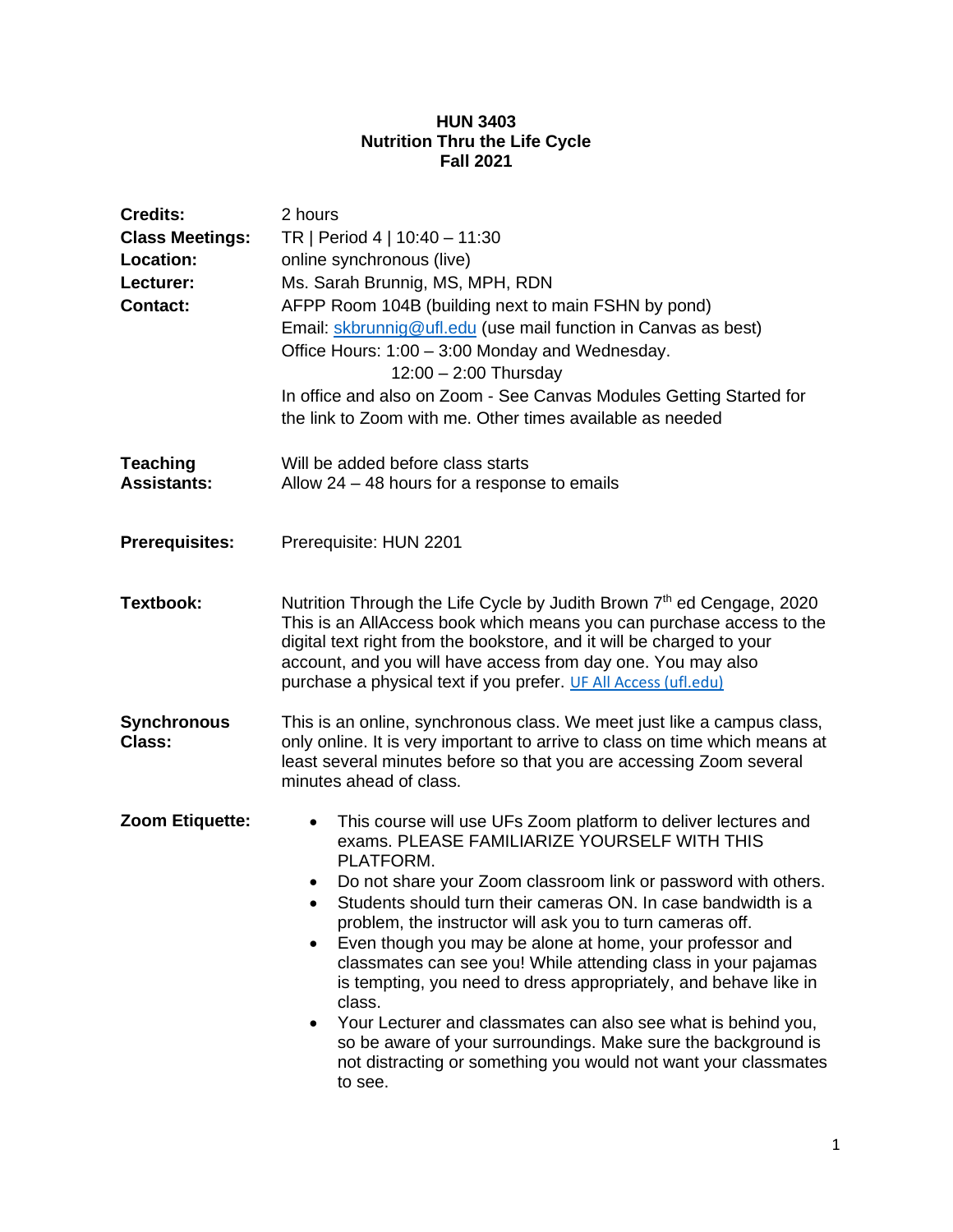|            | When in doubt use a virtual background. Some examples from<br>$\bullet$<br>IFAS can be found Virtual Backgrounds - UF/IFAS (ufl.edu) If<br>you choose to use one, you should test the background out first<br>to make sure your device can support it.<br>Your background can express your personality but be sure to<br>$\bullet$<br>avoid using backgrounds that may contain offensive images and<br>language.                                                                              |
|------------|-----------------------------------------------------------------------------------------------------------------------------------------------------------------------------------------------------------------------------------------------------------------------------------------------------------------------------------------------------------------------------------------------------------------------------------------------------------------------------------------------|
|            | Mute is needed on your computer. Keep your microphone off.<br>$\bullet$<br>This is important to do. Only turn on if asking a question in class<br>and for the Break-Out rooms.                                                                                                                                                                                                                                                                                                                |
|            | If you want to speak, you can raise your hand (click the 'raise<br>$\bullet$<br>hand' button at the center bottom of your screen) and wait to be<br>called upon. Frankly, though, the best way to ask questions will<br>be by using the Chat in Zoom. The TA will monitor and let me<br>know any questions that look generally useful.<br>The Chat feature in Zoom is for questions and comments related<br>$\bullet$<br>to class. It is not for chatting with other students. The Chat space |
|            | must remain professional.                                                                                                                                                                                                                                                                                                                                                                                                                                                                     |
| E-mailing: | All correspondence should be via E-mail through the Canvas<br>$\bullet$<br>class (use student email only if Canvas not available – do not<br>use personal email).                                                                                                                                                                                                                                                                                                                             |
|            | When you send an email to your instructor or teaching assistants<br>$\bullet$<br>you should start the subject line - (last name): HUN 3403                                                                                                                                                                                                                                                                                                                                                    |

- Please be brief and very specific write professionally
- Do not send messages to all your classmates

## Course Description and Objectives

Nutrition needs throughout stages of the life cycle including pregnancy and lactation, infancy, adolescence, and aging; and the socioeconomic, cultural and psychological influences on food and nutrition behavior.

The successful completion of this course will enable students to:

1. Discuss physical/cognitive development during pregnancy, lactation, infancy, adolescence, adulthood, and aging.

2. Describe physiological changes that occur throughout the lifecycle.

3. Relate physical/cognitive development and physiological changes to the determination of nutrient requirements and recommendations of individuals at different stages of the life cycle.

4. Describe the major nutrition-related concerns at each stage of the life cycle.

5. Discuss the impact of socioeconomic, cultural, and psychological factors on food and nutrition behavior.

6. Identify resources for delivery of nutrition care in community programs.

7. Utilize computers for nutrient analysis and literature searching.

8. Apply the elements of reasoning and critical thinking techniques to in-class examples, assignments, and exams.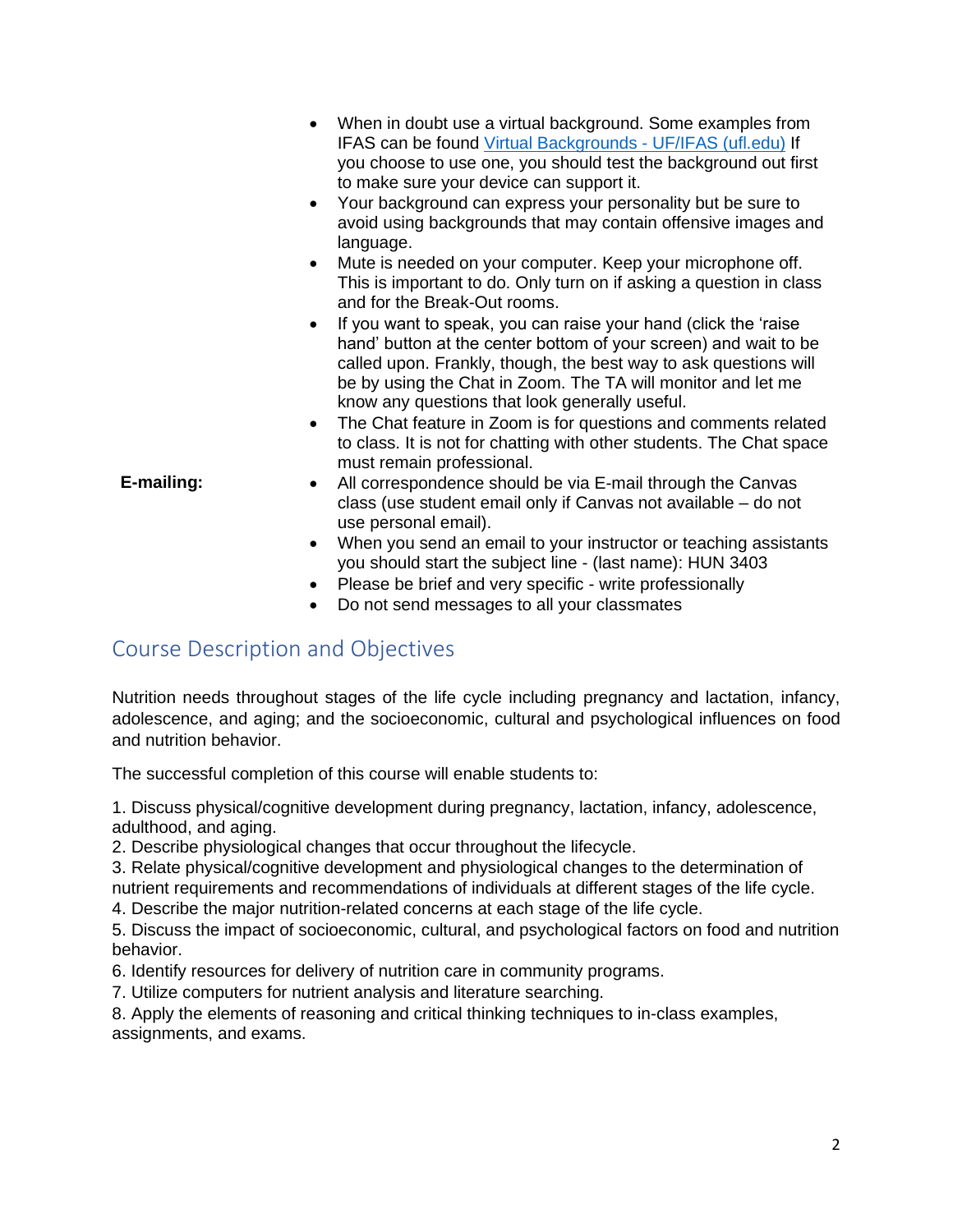# Course Activities

#### Lectures:

This course used synchronous (LIVE) lectures delivered via Zoom. All students will receive Zoom links to join the lecture posted on Canvas Calendar and can also reach it through Zoom Conferences on the left-hand tabs in class site. You are expected to be in class and treat it just like a campus class being on time, dressed appropriately, and not eating. Your camera needs to be turned on. During class, it may be difficult for the instructor to respond to questions, therefore, students are encouraged to submit their questions in the chat box in Zoom and the instructor and TA will answer and post them on Canvas. To familiarize yourself with Zoom go to <https://elearning.ufl.edu/zoom/>

#### Discussions:

There will be three Discussion Posts. Each student will be selecting one of the chapters and finding a narrow topic to research. You will research your topic and summarize three peerreviewed articles. Your main post will be turned in by Monday evening of the week yours is due followed by replying to two other students by Friday evening of the week. You are expected to write clear, detailed posts showing knowledge, analysis and interest in the subject. Report = 25 points, Replies 2 each for 3 Forums = 6 replies at 3 points each = 18 points. Total Discussion points are 43 points.

### Diet Analysis Assignment:

You will be observing a meal eaten by an individual of one of the assigned Life Stages. You will be recording their diet and observations. You will analyze the diet using a computer diet analysis program. You will make suggestions to improve the meal. 25 points

#### Critical Thinking Assignment:

There will be a Critical Thinking Assignment in which you will need to use the information we have learned to come to a conclusion and justify your reasoning. 25 points

#### Attendance and Break-out Rooms:

Attendance in class is important to best learning. To encourage regular attendance, an Attendance grade will be given. In each regular lecture day, class poll(s) will be given to answer or question(s) will be asked to be answered in the Chat. From this it will be seen that you attended class. There are about 22 of these regular lecture days and only 12 of these will be counted towards Attendance in order to give you flexibility and account for some days when you are not able to be there. There will be a total of 12 at 1 point each = 12 points. Five times we will have a class time devoted to practicing the concepts learned by interacting in a Break-Out Room with other classmates. Each of these will be worth 3 points for a total of 15 points. Total attendance points are 27 points.

#### Exams:

There will be three exams, about 50 questions each and counting 50 points each covering only the information covered in that Unit. There will be no cumulative exam. Exams will cover lecture material, the text, any readings, and class activities and will be predominately multiple-choice. For some questions you will need a calculator. Exams will be proctored by Honorlock in Canvas and you will be audio and/or video recorded (see below for more information). Exams are closed-book so read each chapter several times and study your notes frequently. The first two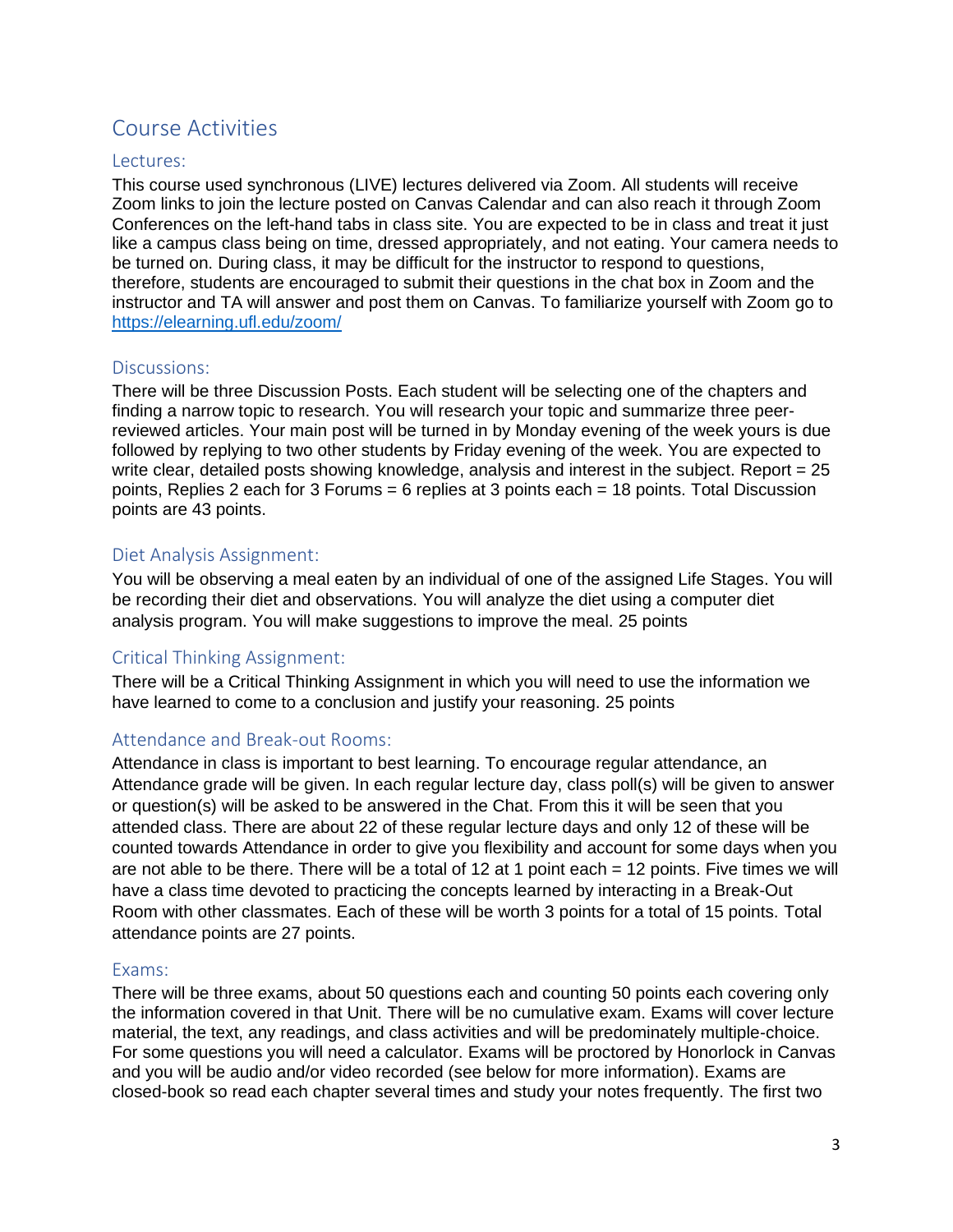semester exams will be open from 6:00 AM to 11:59 PM of the exam day. There will be no class on that day. The last exam will be given during the scheduled time during finals week. Once you begin the exam, you must finish it in the time allotted. The clock is on the UF Server and once you begin it continues to run even if your system crashes so try logging back in and call **UF HELP DESK at (352) 392-4537** for help. UF Help Desk is available 24/7 for your questions and issues related to Canvas, connectivity and GatorLink accounts, etc. The exam will be open 100 minutes which is twice as long as class time and this should accommodate most any special accommodations. Discuss any other needs with your Instructor. Three at 50 pts each = 150 points

# Course Evaluation

| <b>Assessment</b>     | <b>Points</b>       | <b>Total</b> |
|-----------------------|---------------------|--------------|
| <b>Discussions</b>    |                     |              |
| Report - 1            | @ 25                | 25           |
| Replies $-6$          | @ 3                 | 18           |
|                       |                     |              |
| Diet Analysis -1      | @ 25                | 25           |
|                       |                     |              |
| Critical Thinking - 1 | @ 25                | 25           |
|                       |                     |              |
| Break-out rooms - 5   | -3<br>@             | 15           |
| Attendance - 12       | $\overline{1}$<br>@ | 12           |
|                       |                     |              |
| Exams $-3$            | @ 50                | 150          |
|                       |                     |              |
| Total                 |                     | 270          |

#### Grading:

There will be no 'curve' or rounding up and your course grade will be calculated as follows:

| <b>Grading Scale</b> |    | <mark>93</mark> - 100% | $90 - 92.99\%$ | А-  |
|----------------------|----|------------------------|----------------|-----|
| 87 - 89.99%          | B+ | 83 - 86.99%            | 80 - 82.99%    |     |
| 77 - 79.99%          |    | $73 - 76.99\%$         | 70 - 72.99%    |     |
| 67 - 69.99%          | D+ | $63 - 66.99\%$         | $60 - 62.99\%$ | ∣)– |
| <60%                 |    |                        |                |     |

Information on current UF grading policies for assigning grade points may be foun[d Grades and Grading](https://catalog.ufl.edu/UGRD/academic-regulations/grades-grading-policies/)  [Policies < University of Florida \(ufl.edu\)](https://catalog.ufl.edu/UGRD/academic-regulations/grades-grading-policies/)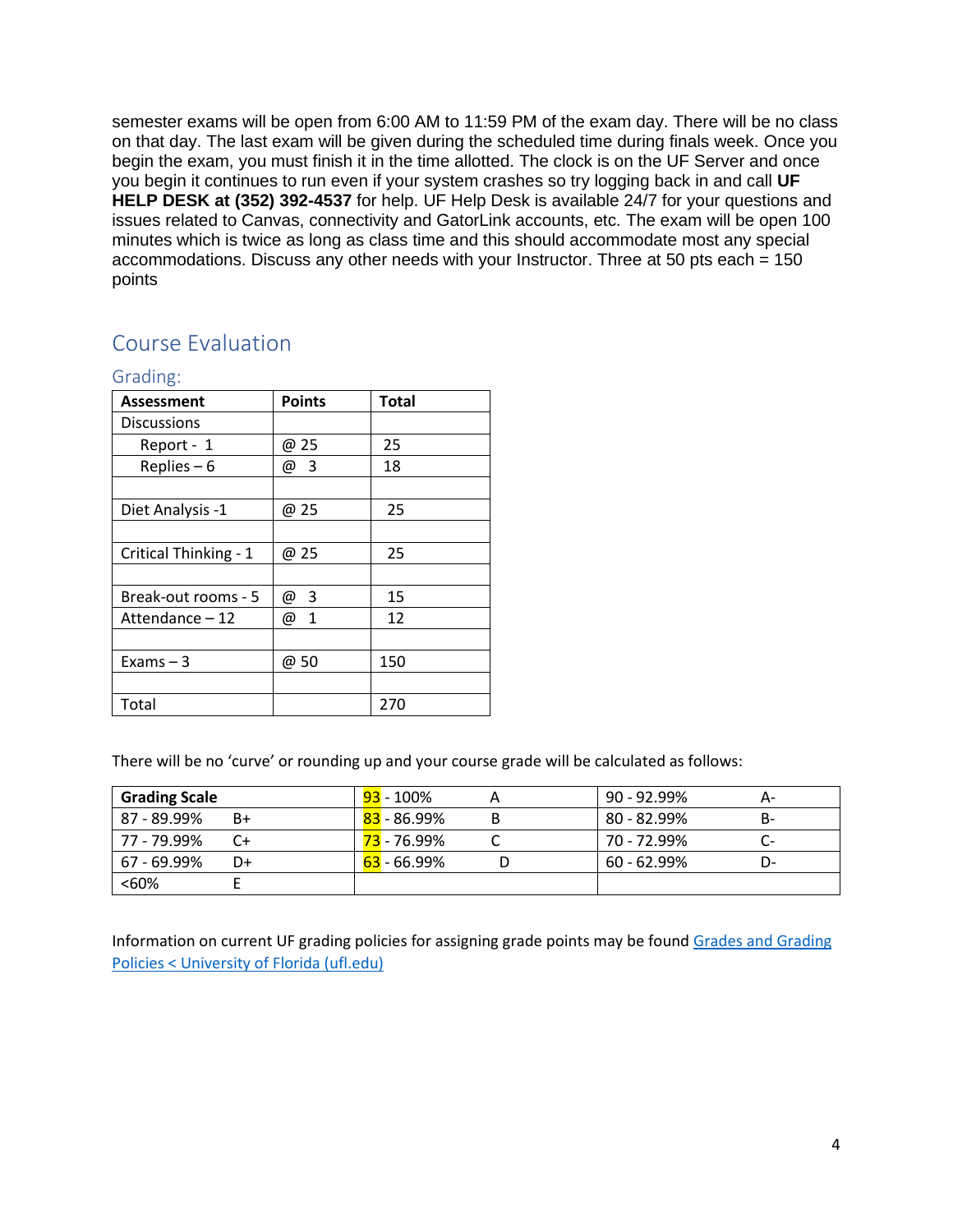## Course Policies

### Course Attendance:

Attendance will be obtained from your participation in class. It is your responsibility to attend all lectures, obtain all instructional materials, and follow any class announcements. Excessive absences will lead to a failing grade being assigned. Excessive means absent over 10 classes as determined by polls/questions answered in class. [Attendance Policies < University of Florida](https://catalog.ufl.edu/UGRD/academic-regulations/attendance-policies/)  [\(ufl.edu\)](https://catalog.ufl.edu/UGRD/academic-regulations/attendance-policies/)

#### Assignments:

Assignments are turned in through Canvas. Discussions belong in the Discussion Board. It is up to you to check that your assignment is in/uploaded and that it is the correct version, meaning do not upload just the instructions thinking you have uploaded your answers. Acceptable file types include.docx and .pdf. The MAC file type of .pages is not acceptable. You have to 'save as' to an acceptable file type. Keep a copy of all that you do including your Discussion Posts. This is useful in case an error happens and also for future needs. Do not email assignments.

### Assignment Grading:

Please keep a digital copy of all of your assignments. After grading, read all notes the TA or Instructor has left you. If you still have questions/concerns then your TA will answer any of the questions regarding graded assignments. If there are still questions, then the Instructor will review for a re-grade. Be mindful that the entire assignment will be re-graded and may result in a lower grade. If you choose to compare your assignment grade to another student's assignment grade, then both assignments will need to be submitted for re-grading.

## Technology Issues:

A good method for resolving technical issues is to visit the helpdesk website <https://helpdesk.ufl.edu/> or call 352-392-4357. UF Help Desk is available 24/7 for your questions and issues related to Canvas, connectivity and GatorLink accounts, etc.

## Online Proctoring:

Honorlock will proctor your exams this semester. You DO NOT need to create an account or schedule an appointment in advance. Honorlock is available 24/7, and all that is needed is a computer, a working webcam, and a stable internet connection. To get started, you will need Google Chrome and to download the Honorlock Chrome Extension. You can download the extension at [www.honorlock.com/extension/install](http://www.honorlock.com/extension/install) When taking an exam, you will need to be in Google Chrome. A practice quiz will be available for all students to prepare their computers for the exams. When you are ready to take the practice quiz, log into Canvas, go to your course, and click on the exam. Clicking 'Launch Proctoring' will begin the Honorlock authentication process, where you will take a picture of yourself, show your ID, and complete a scan of your room. Honorlock will be recording your exam session by webcam as well as recording your screen. Honorlock also has an integrity algorithm that can detect search-engine use, so please do not attempt to search for answers, even if it is on a secondary device. Honorlock support is available 24/7/365. If you encounter any issues you may contact them by live chat, phone (855- 828-4004), and/or email [\(support@honorlock.com\)](mailto:support@honorlock.com).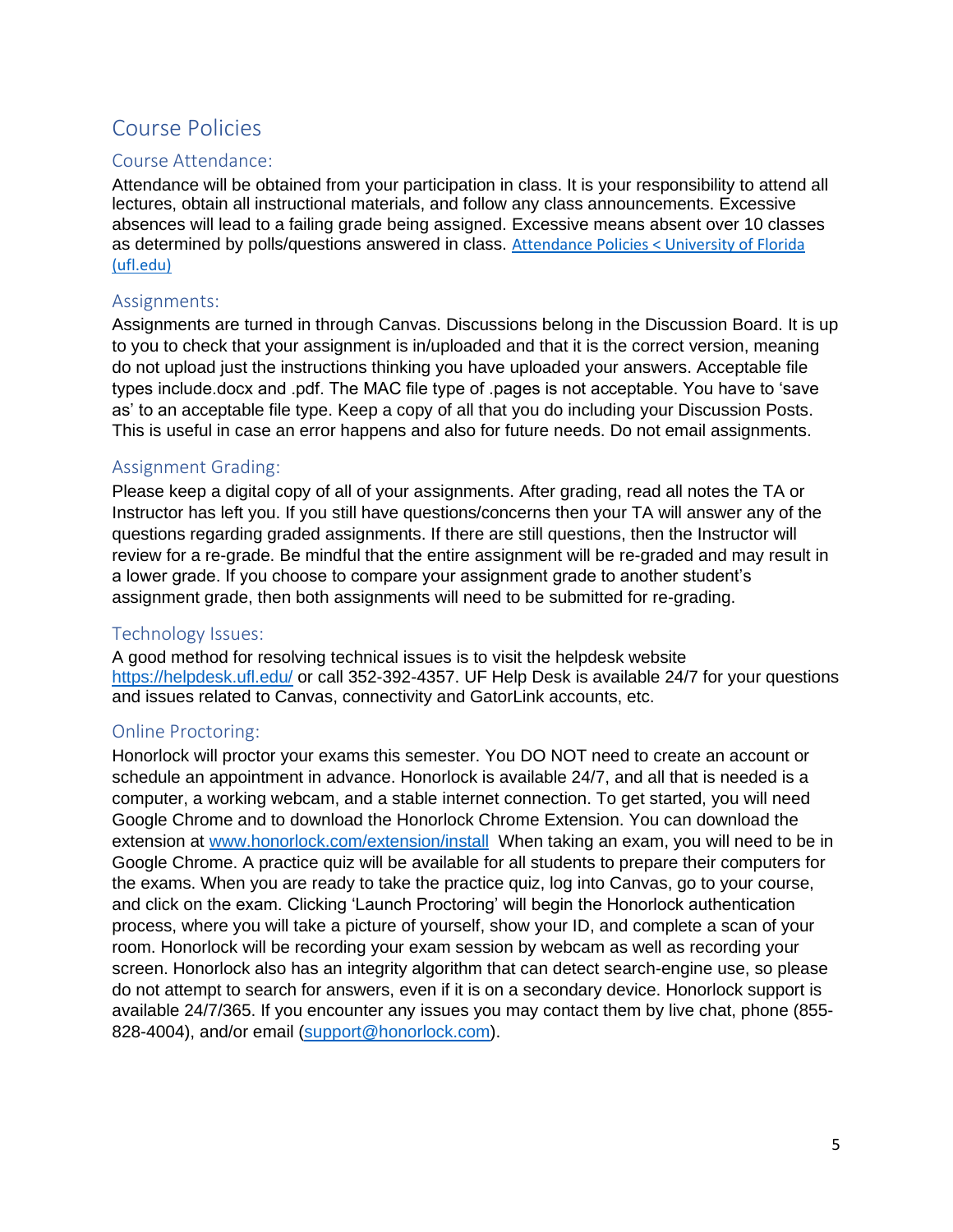## Exam Make-up Policy:

Make-up exams may not be provided unless there are extenuating circumstances (e.g., illness, medical, death in family, etc). Contact your instructor immediately by Canvas mail or email [\(skbrunnig@ufl.edu\)](mailto:skbrunnig@ufl.edu) to provide appropriate documentation of the absence and discuss the situation and to make suitable arrangements for a make-up exam. The make-up exam may be in a different format than the one provided to your classmates. If you have been doing your studying and assignments regularly and ahead of time, then the chances of not being prepared when an emergency strikes are much less.

### Late Policy:

Students are expected to submit all assignments on time. Work ahead so that you are not racing to finish at the last minute. Assignments not turned in on time will be subject to a 5% late penalty imposed for each day that the assignment is late. Late assignments may or may not be accepted at the discretion of the instructor.

If you must miss an exam due to a University-approved reason (e.g., university sanctioned athletics, competition), you may complete the exam *after* your absence if documentation of the anticipated absence is provided to your instructor. The scheduled make-up exam (date and time) is at the discretion of Ms. Brunnig. Contact your instructor well in advance to coordinate a mutually convenient alternative exam time.

### Special Accommodations:

The Disability Resource Center, 0001 Reid Hall, 352-392-8565 [Disability Resource Center -](https://disability.ufl.edu/) [Disability \(ufl.edu\),](https://disability.ufl.edu/) is the place to go to discuss and have approved any special accommodations. The Disability Resource Center coordinates the needed accommodations of students with disabilities. This includes registering disabilities, recommending academic accommodations within the classroom, accessing special adaptive computer equipment, providing interpretation services and mediating faculty-student disability related issues. Students requesting classroom accommodation must first register with the Dean of Students Office. The Dean of Students Office will provide documentation to the student who must then provide this documentation to the Instructor when requesting accommodation. They will send your Instructor a letter. You may want to check with the Instructor that the letter has been received. Tests are going to be open double time (100 minutes) anyways, so that will cover most needs for longer testing periods. If there is anything about the course that you are having trouble accessing, please let your Instructor/TA know.

## Lecture and HonorLock Recordings

Our class sessions will be audio visually recorded for students in the class to refer to. Office hours are subject to be audio visually recorded and students who participate with their camera engaged or utilize a profile image are agreeing to have their video or image recorded. If you are unwilling to consent to have your profile or video image recorded, then check with the Dean of Students to get a waiver. Likewise, students who un-mute during office hours and participate orally are agreeing to have their voices recorded. If you are not willing to consent to have your voice recorded during office hours or lecture, you will need to keep your mute button activated and communicate exclusively using the "chat" feature, which allows students to type questions and comments live. The chat will not be recorded or shared. See below for more information on recordings of lectures.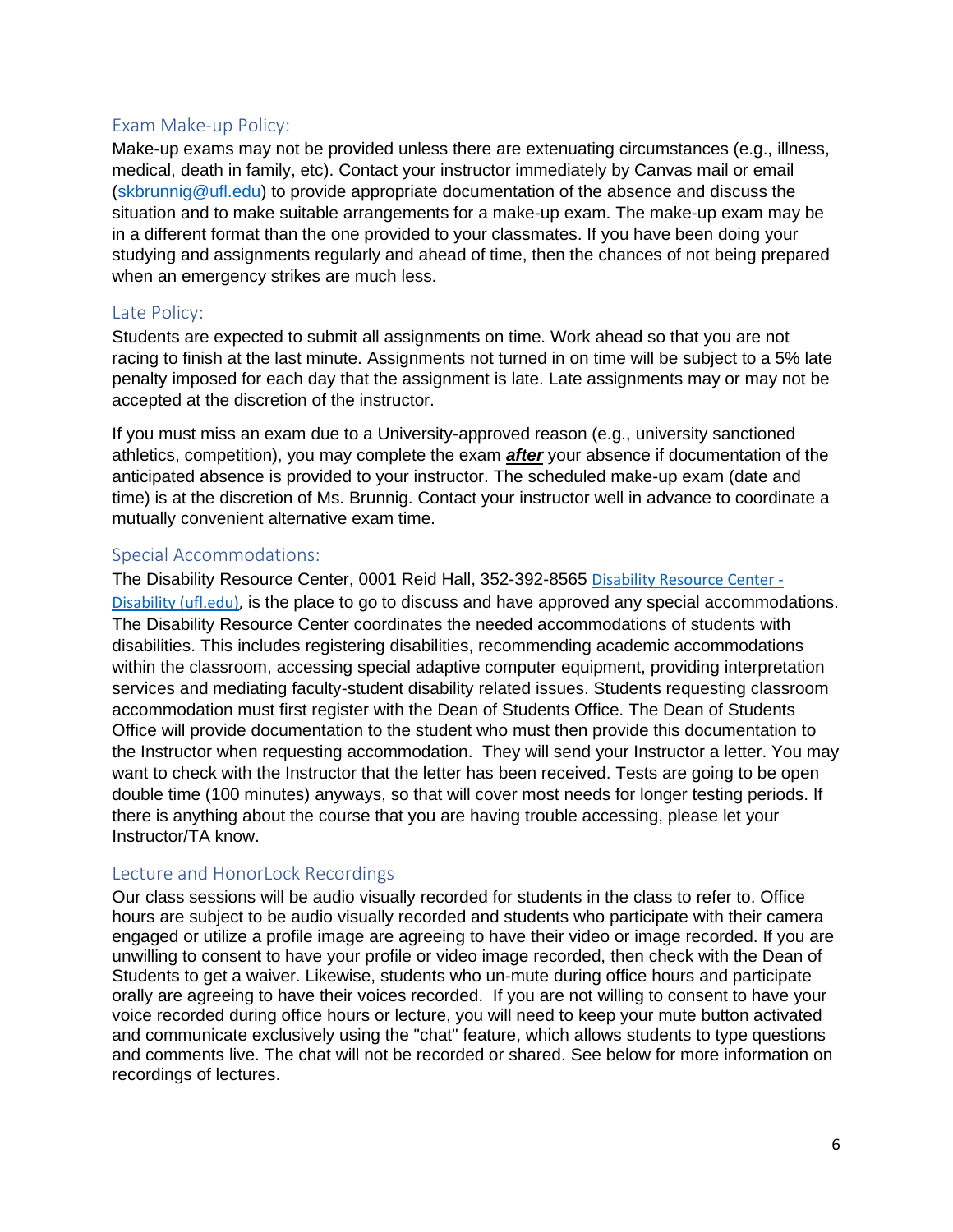## Academic Honesty:

As a student at the University of Florida, you have committed yourself to uphold the Honor Code, which includes the following pledge: "*We, the members of the University of Florida community, pledge to hold ourselves and our peers to the highest standards of honesty and integrity."* You are expected to exhibit behavior consistent with this commitment to the UF academic community, and on all work submitted for credit at the University of Florida, the following pledge is either required or implied: *"On my honor, I have neither given nor received unauthorized aid in doing this assignment***."** It is assumed that you will complete all work independently in this course, unless I give explicit permission for you to collaborate on course tasks (e.g. in-class assignments). Furthermore, as part of your obligation to uphold the Honor Code, you should report any condition that facilitates academic misconduct to appropriate personnel. It is your individual responsibility to know and comply with all university policies and procedures regarding academic integrity and the Student Honor Code. Violations of the Honor Code at the University of Florida will not be tolerated. Violations will be reported to the Dean of Students Office for consideration of disciplinary action. For more information regarding the Student Honor Code, please see: [http://www.dso.ufl.edu/sccr/process/student](http://www.dso.ufl.edu/sccr/process/student-conduct-honor-code)[conduct-honor-code.](http://www.dso.ufl.edu/sccr/process/student-conduct-honor-code)

## In-Class Recording:

Students are allowed to record video or audio of class lectures. However, the purposes for which these recordings may be used are strictly controlled. The only allowable purposes are (1) for personal educational use, (2) in connection with a complaint to the university, or (3) as evidence in, or in preparation for, a criminal or civil proceeding. All other purposes are prohibited. Specifically, students may not publish recorded lectures without the written consent of the instructor.

A "class lecture" is an educational presentation intended to inform or teach enrolled students about a particular subject, including any instructor-led discussions that form part of the presentation, and delivered by any instructor hired or appointed by the University, or by a guest instructor, as part of a University of Florida course. A class lecture does not include lab sessions, student presentations, clinical presentations such as patient history, academic exercises involving solely student participation, assessments (quizzes, tests, exams), field trips, private conversations between students in the class or between a student and the faculty or lecturer during a class session. Publication without permission of the instructor is prohibited.

To "publish" means to share, transmit, circulate, distribute, or provide access to a recording, regardless of format or medium, to another person (or persons), including but not limited to another student within the same class section. Additionally, a recording, or transcript of a recording, is considered published if it is posted on or uploaded to, in whole or in part, any media platform, including but not limited to social media, book, magazine, newspaper, leaflet, or third party note/tutoring services. A student who publishes a recording without written consent may be subject to a civil cause of action instituted by a person injured by the publication and/or discipline under UF Regulation 4.040 Student Honor Code and Student Conduct Code.

## Other Information

Online Course Evaluation Process:Student assessment of instruction is an important part of efforts to improve teaching and learning. At the end of the semester, students are expected to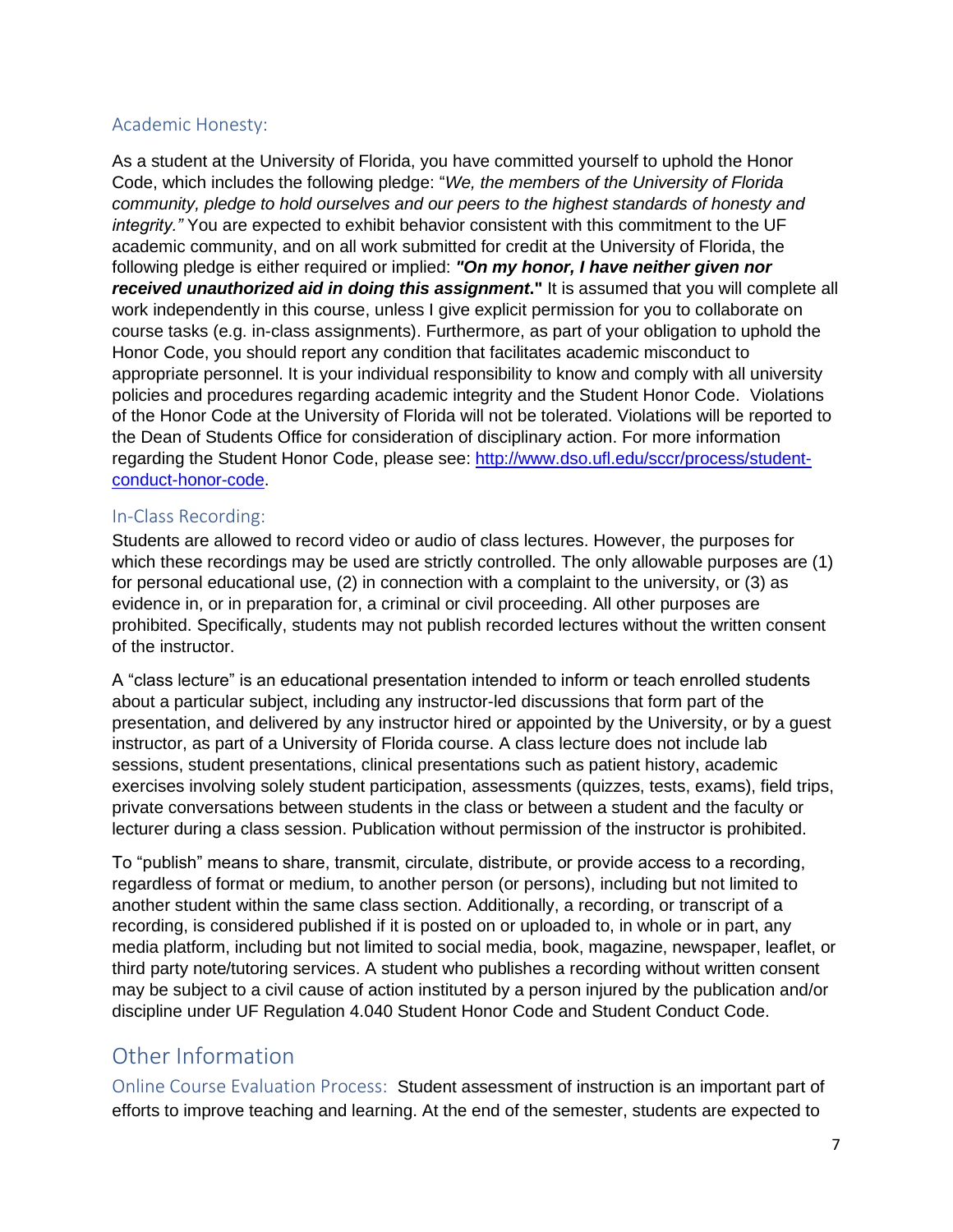provide professional and respectful feedback on the quality of instruction in this course using a standard set of university and college criteria. Guidance on how to give feedback in a professional and respectful manner is available at Students - [Faculty Evaluations -](https://gatorevals.aa.ufl.edu/students/) University of [Florida \(ufl.edu\)](https://gatorevals.aa.ufl.edu/students/) These evaluations are conducted online at [https://evaluations.ufl.edu.](https://evaluations.ufl.edu/) Evaluations are typically open for students to complete during the last two or three weeks of the semester; students will be notified of the specific times when they are open. Summary results of these assessments are available to students at [https://evaluations.ufl.edu/results.](https://evaluations.ufl.edu/results)

Software Use:All faculty, staff and students of the university are required and expected to obey the laws and legal agreements governing software use. Failure to do so can lead to monetary damages and/or criminal penalties for the individual violator. Because such violations are also against university policies and rules, disciplinary action will be taken as appropriate.

Campus Helping Resources:Students experiencing crises or personal problems that interfere with their general well-being are encouraged to utilize the university's counseling resources. The Counseling & Wellness Center provides confidential counseling services at no cost for currently enrolled students. Resources are available on campus for students having personal problems or lacking clear career or academic goals, which interfere with their academic performance.

## **Health and Wellness:**

U Matter, We Care: If you or someone you know is in distress, please contact umatter@ufl.edu, 352- 392-1575, or visit [U Matter, We Care](https://umatter.ufl.edu/) website to refer or report a concern and a team member will reach out to the student in distress.

Counseling and Wellness Center: Visit the [Counseling and Wellness Center website](https://counseling.ufl.edu/) or call 352-392-1575 for information on crisis services as well as non-crisis services.

Student Health Care Center: Call 352-392-1161 for 24/7 information to help you find the care you need, or visit the [Student Health Care Center website.](https://shcc.ufl.edu/)

[Field and Fork Food Pantry:](https://pantry.fieldandfork.ufl.edu/) Available for any student, staff, faculty experiencing food insecurity. Bring your Gator1 Card.

University Police Department: Visi[t UF Police Department website](https://police.ufl.edu/) or call 352-392-1111 (or 9-1-1 for emergencies).

UF Health Shands Emergency Room / Trauma Center: For immediate medical care call 352-733-0111 or go to the emergency room at 1515 SW Archer Road, Gainesville, FL 32608; Visit the [UF Health](https://ufhealth.org/emergency-room-trauma-center)  [Emergency Room and Trauma Center website.](https://ufhealth.org/emergency-room-trauma-center)

GatorWell Health Promotion Services: For prevention services focused on optimal wellbeing, including Wellness Coaching for Academic Success, visit the [GatorWell website](https://gatorwell.ufsa.ufl.edu/) or call 352-273-4450.

## **Academic Resources**

E-learning technical support: Contact the UF Computing Help Desk at 352-392-4357 or via e-mail at [helpdesk@ufl.edu.](mailto:helpdesk@ufl.edu)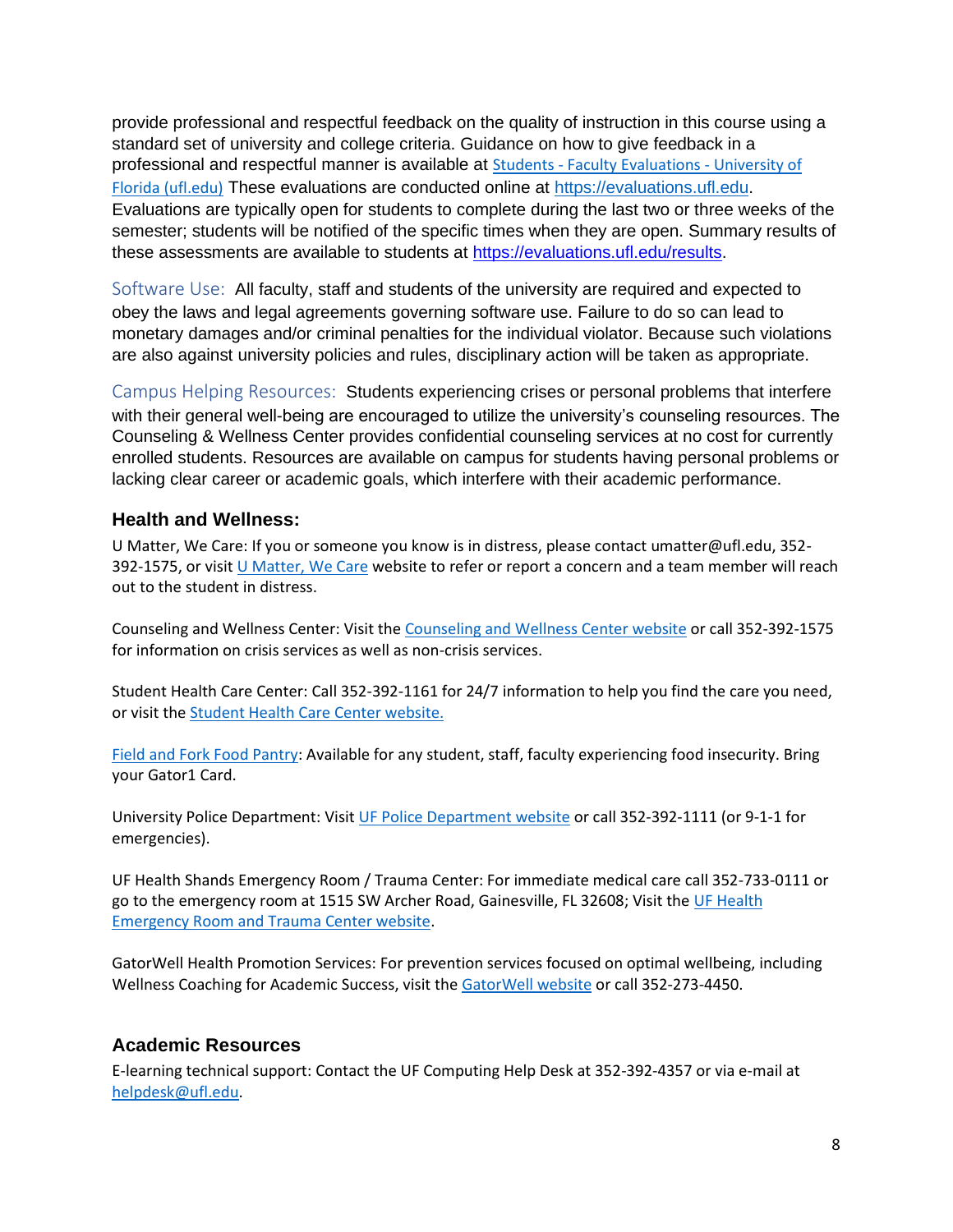[Career Connections Center:](https://career.ufl.edu/) Reitz Union Suite 1300, 352-392-1601. Career assistance and counseling services.

[Library Support:](https://uflib.ufl.edu/find/ask/) Various ways to receive assistance with respect to using the libraries or finding resources.

[Teaching Center:](https://teachingcenter.ufl.edu/) Broward Hall, 352-392-2010 or to make an appointment 352- 392-6420. General study skills and tutoring.

[Writing Studio:](https://writing.ufl.edu/writing-studio/) 2215 Turlington Hall, 352-846-1138. Help brainstorming, formatting, and writing papers. [Student Complaints On-Campus:](https://sccr.dso.ufl.edu/policies/student-honor-%20code-student-conduct-code/) Visit the Student Honor Code and Student Conduct Code webpage for more information.

[On-Line Students Complaints:](https://distance.ufl.edu/getting-help/student-complaint-process/) View the Distance Learning Student Complaint Process.

#### **HUN3403 Fall 2021 Class Schedule**

(Ms. Brunnig reserves right to make changes including adding additional readings as needed. You will be informed ahead of these changes)

| <b>Date</b>   | Day of<br>Week | <b>Class Topic</b>                    | <b>Readings and Assignments</b>                                                         |
|---------------|----------------|---------------------------------------|-----------------------------------------------------------------------------------------|
| Aug 24        | Tu             | <b>Chapter One - Nutrition Basics</b> | Chapter One                                                                             |
|               |                |                                       | (separate full recording of Chapter One available)                                      |
|               |                |                                       | Fill in Discussion Report Excel sheet with chapter<br>wanted                            |
| <b>Aug 26</b> | <b>Th</b>      | <b>Research and Critical Thinking</b> | Research and Critical Thinking PP - no text                                             |
|               |                |                                       | Chapter Assignment for Discussion Forum will be<br>set by Friday                        |
| Aug 31        | Tu             | Chapter Two - Preconception           | Chapter Two                                                                             |
| Sept 02       | <b>Th</b>      | Chapter Two - Preconception           | Chapter Two                                                                             |
| Sept 07       | Tu             | Chapter Four - Pregnancy              | Chapter Four                                                                            |
| Sept 09       | <b>Th</b>      | Chapter Four - Pregnancy              | Chapter Four                                                                            |
| Sept 14       | Tu             | Chapter Four - Pregnancy              | Chapter Four                                                                            |
| Sept 16       | Th             | <b>Breakout session</b>               |                                                                                         |
| Sept 21       | Tu             | Chapter Six - Lactation               | <b>Chapter Six</b>                                                                      |
|               |                |                                       | Discussion Forum One Reports due Monday Sept<br>20 - only those scheduled for Forum One |
| Sept 23       | Th             | Chapter Six - Lactation               | <b>Chapter Six</b>                                                                      |
|               |                |                                       | Replies due Friday Sept 24 - everyone makes<br>replies                                  |
| Sept 28       | Tu             | <b>Breakout Session and Review</b>    |                                                                                         |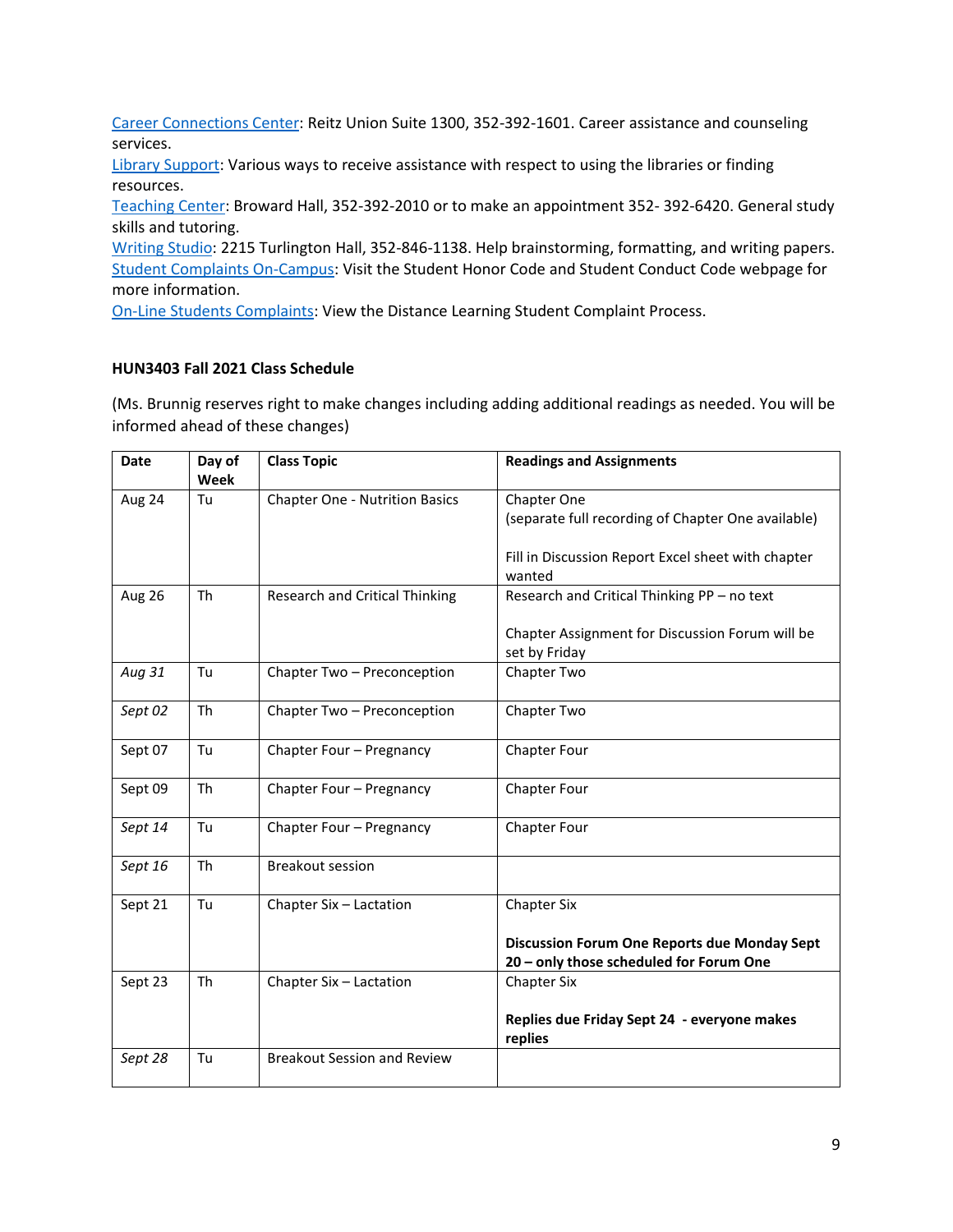| Sept 30          | Th     | <b>EXAM ONE - Chapters <math>2,4,6 -</math> no</b><br>class meeting |                                                                                                   |
|------------------|--------|---------------------------------------------------------------------|---------------------------------------------------------------------------------------------------|
| Oct 5            | Tu     | Chapter Eight - Infants                                             | Chapter Eight                                                                                     |
|                  |        |                                                                     |                                                                                                   |
|                  |        |                                                                     | Work on Critical Thinking Assignment due Oct 15                                                   |
| Oct 7            | Th     | Chapter Eight - Infants                                             | Chapter Eight                                                                                     |
| Oct 12           | Tu     | Chapter Eight - Infants                                             | Chapter Eight                                                                                     |
| Oct 14           | Th     | <b>Breakout Session</b>                                             | Critical Thinking Assignment due Friday Oct 15                                                    |
| Oct 19           | Tu     | Chapter Ten - Toddler and<br>Preschooler                            | Chapter Ten                                                                                       |
| Oct 21           | Th     | Chapter Ten - Toddler and<br>Preschooler                            | Chapter Ten                                                                                       |
| Oct 26           | Tu     | Chapter Twelve - Child and<br>Preadolescent                         | <b>Chapter Twelve</b>                                                                             |
|                  |        |                                                                     | <b>Discussion Forum Two Reports due Monday Oct</b><br>25 - only those scheduled for Forum Two     |
| Oct 28           | Th     | Chapter Twelve - Child and                                          | <b>Chapter Twelve</b>                                                                             |
|                  |        | Preadolescent                                                       | Replies due Friday Oct 29 - everyone makes<br>replies                                             |
| Nov <sub>2</sub> | Tu     | <b>Breakout Session and Review</b>                                  | Diet Analysis Assignment due Nov 19 - need to<br>plan now who you are going to observe            |
| Nov <sub>4</sub> | Th     | EXAM TWO - Chapters 8, 10, 12 -<br>no class meeting                 |                                                                                                   |
| Nov 9            | Tu     | Chapter Fourteen - Adolescent                                       | Chapter Fourteen                                                                                  |
|                  |        |                                                                     | Work on Diet Analysis Assignment due Nov 19                                                       |
| <b>Nov 11</b>    | Th     | Veterans Day Holiday                                                |                                                                                                   |
| <b>Nov 16</b>    | Tu     | Chapter Fourteen - Adolescent                                       | Chapter Fourteen                                                                                  |
| <b>Nov 18</b>    | Th     | Chapter Sixteen - Adults                                            | Chapter Sixteen                                                                                   |
|                  |        |                                                                     | Diet Analysis Assignment due Friday Nov 19                                                        |
| Nov 23           | Tu     | Chapter Sixteen - Adults                                            | Chapter Sixteen                                                                                   |
| <b>Nov 25</b>    | Th     | <b>Thanksgiving Holiday</b>                                         |                                                                                                   |
| <b>Nov 30</b>    | Tu     | Chapter Eighteen - Seniors                                          | Chapter Eighteen                                                                                  |
|                  |        |                                                                     | <b>Discussion Forum Three Reports due Monday Nov</b><br>29 - only those scheduled for Forum Three |
| Dec 2            | Th     | Chapter Eighteen - Seniors                                          | Chapter Eighteen                                                                                  |
|                  |        |                                                                     | Replies due Friday Dec 3 - everyone makes replies                                                 |
| Dec 7            | Tu     | <b>Breakout Session and Review</b>                                  |                                                                                                   |
| Dec 9,10         | Th, Fr | <b>Reading Days</b>                                                 |                                                                                                   |